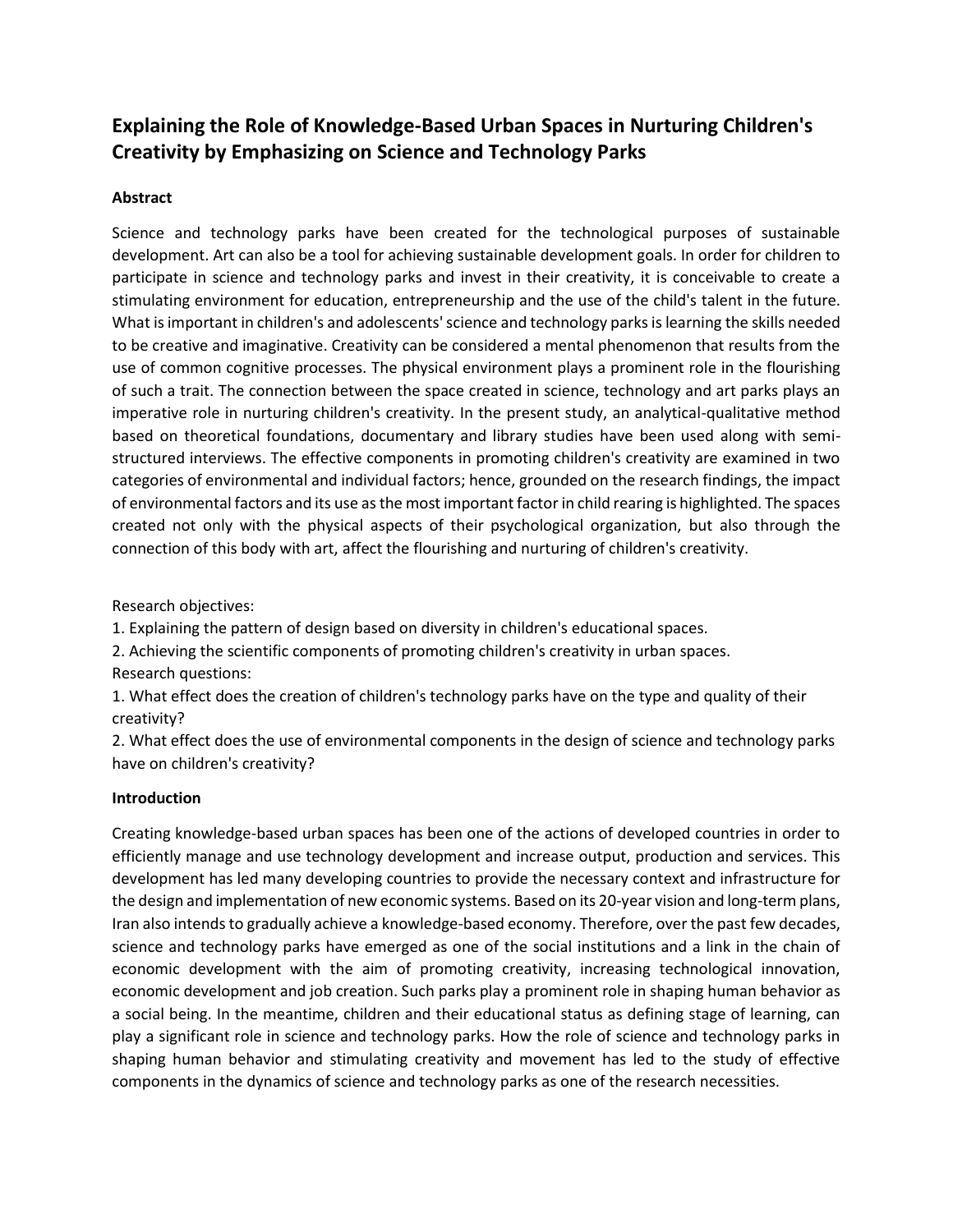Science and technology parks for children and adolescents can create a significant relationship between providing physical and objective contexts and fostering and flourishing children's creativity. Meanwhile, the use of environmental and art components in the design of science and technology parks for children and adolescents can be effective in promoting their creativity.

No independent research has been done on the role of science and technology parks in children's creativity. Yufeng Hu has accomplished research on the dynamic model for sustainable development of science parks (Wang, 2005), but this study does not address the issue of creativity and children. Also in Iran, Haji Gholam Sarizadi and Poursarajian have conducted studies on the extraction of behavioral dynamics of institutions located in science and technology parks using system dynamics. In their article, the cause and effect model of the behavior of institutions under the policies of the founders and the requirements of the park, outline and solutions to overcome the problems of institutions are presented (Sarizadi, Poursarajian, 2011); in this research, the discussion of art and its application and the issue of creativity in parks are not mentioned. Zargar et al. Have also analyzed the role of industry-university relationship in technology development with a systems approach. In their article, the need for the relationship between industry and academia is considered necessary (Zargar, 2001), which practically shows the need for science and technology parks. The present study has tried to investigate the application of design and architecture and its impact on science and technology parks by relying on the available data from science and technology parks and researching the components affecting children's creativity. On the other hand, the design model is based on diversity. In educational spaces, children have been studied with the approach of promoting their creativity, and in this way, it can provide an introduction for more serious studies in the promotion of science and technology parks and its upbringing and educational role for children.

For the present study, the analytical-qualitative research method has been used. Library and field studies methods were used to collect the required information. In addition to the above method, the interview method was also used to explain the subject. Four senior managers of Isfahan Science and Technology Park and Shad Center were interviewed and the results obtained from the analysis performed in this research were analyzed in these centers. This approach provides the basis for fundamental studies affecting sustainable development in societies such as Iran.

### Conclusion

Undoubtedly, the creativity of individuals in society, especially children, as potential forces, plays an important role in shaping the future of any society. In the era of expertise and technology, Iranian society, as a developing country, desires cultural planning and investment in teaching students' creativity in order to achieve a favorable position in economic, cultural and social competitions. What has been studied about creativity and the factors that affect it in the past decades, indicates the impact of environmental factors on creativity. On the other hand, today, studies on the characteristics that affect the child's creativity show that the physical environment plays a prominent role in the flourishing of creativity and, with some characteristics, facilitates the development of imagination in the child. Environments that make children more fluid and free to explore and socialize and invite them to play in the environment will have a greater impact on the growth of creativity. Science and technology parks can play a crucial role in shaping children's creativity and development as an environment. It should also be noted that if science and technology parks for children and adolescents are related to nature and have a favorable view of nature, they will definitely have a more positive impact on children's creativity since nature provides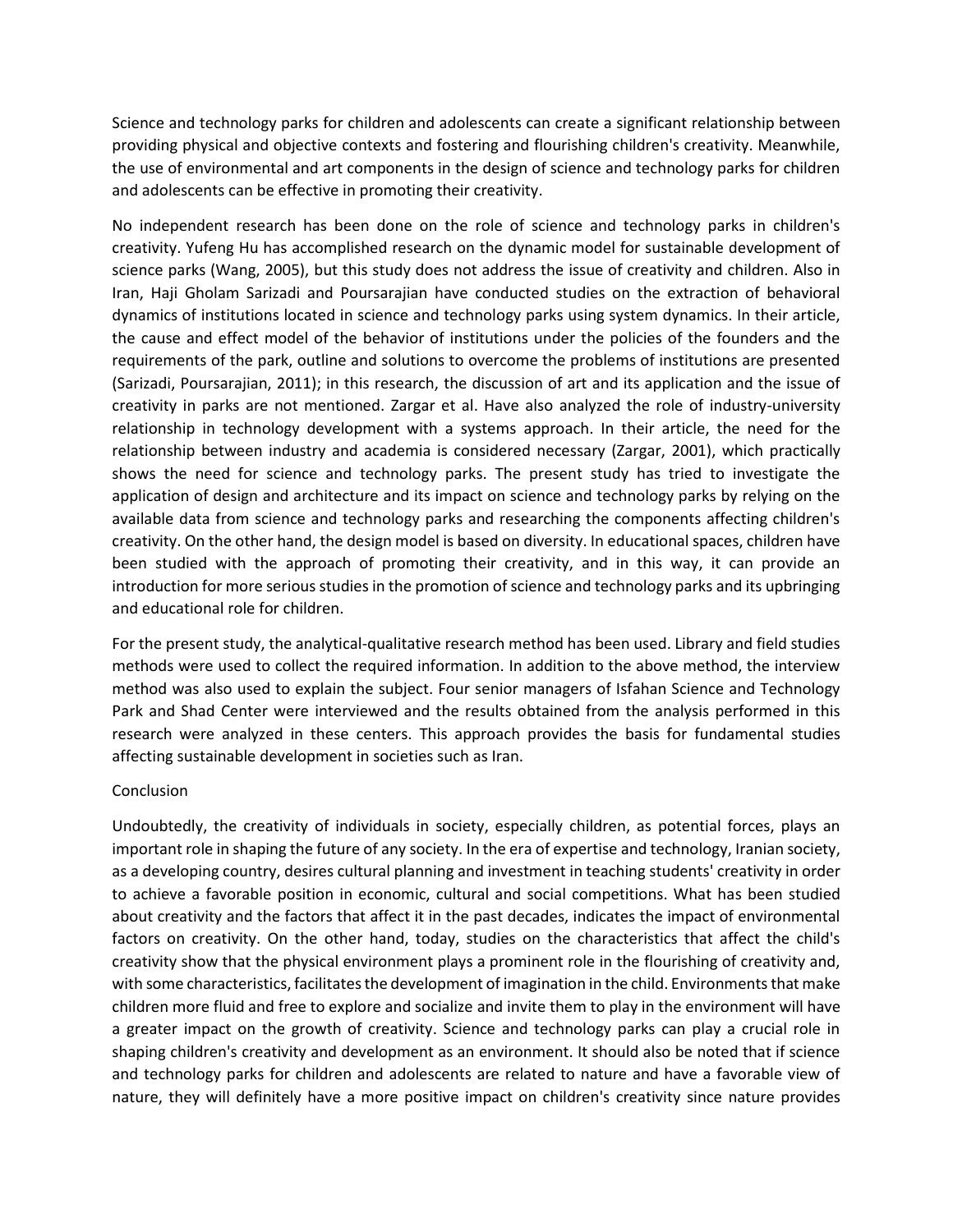imperative components of creativity (curiosity, imagination and play). In addition to the presence of nature in the play environment along with other factors that contribute to the development of creativity include: accessibility and freedom of action, attractiveness and sudden variety of space, comfort and safety, simplicity and readability, complexity and possibility of space discovery, flexibility, use of children's works Interior design and natural light. Therefore, it appears that science and technology parks for children and adolescents should be able to become a stimulus to create imaginative and curious motivations, and the more such stimulus effects are controlled, the better they can foster creativity in children. With these interpretations, paying attention to nature, art and design in science and technology parks is an essential step in children's creativity and sustainable development.

#### **References**

• Ahmadi, Shokoofeh (2003), I am a child, a study of the main factors affecting a child's creativity, Mashhad: Movahed Publications.

• Azmati, Hamidreza and Zarghami, Ismail and Saleh Sadeghpour, Bahram and Azmati, Saeed (2012) "Study of users' attitudes in designing urban parks to promote the creativity of children's playgrounds, Armanshahr Magazine, No. 90, pp. 233-246

• Coroner, Walter (2006), Architecture for Children, translated by Ahmad Khoshnouvis and Elmira Mirrahimi, Tehran: Ganj Honar Publishing

• Ebrahimi, Hamidreza and Saeedi Rezvani, Navid, Maani Manjili, Arezoo (2011) "Development of principles for designing children's play spaces with emphasis on age group", Bagh-e-Nazar Magazine, No. 19, pp. 31-42.

• Farahpour Bakhtiari, Hiva (2009), Kindergarten of the third millennium, master's thesis in landscape. Shahid Beheshti University: Faculty of Architecture and Urban Planning.

• Fisher, Robert (2007), Teaching Thinking to Children, Translated by Dr. Masoud Safaei Moghadam and Afsaneh Najarian, Ahvaz: Rashesh Publishing.

• Haji Ghulam Sarizadi, Ali. Poursarajian, Dariush (2011) "Extraction of existing dynamisms in the behavior of knowledge-based companies located in science and technology parks with a dynamic system approach", the first national conference on systemic approach, Shiraz.

• Hassanzadeh, Ramadan and Imanifar, Parisa (2010) "The relationship between creativity and selfesteem with the academic achievement of adolescents and young people" Journal of Sociology, No. 3, pp. 55-65.

• Hosseini, Afzal al-Sadat (2009), The nature of creativity and its cultivation methods, Mashhad: Astan Quds Razavi Publications, published.

• Kardan, Atefeh va Hojjat, Issa va Shafaei, Minoo (2017) "Approaches to promoting children's creativity in home design", Armanshahr Magazine, No. 19, pp. 55-67.

Karimiyeh Azari, Amirreza and Hosseini, Baqer and Saleh, Sedghepour and Bahram, Hosseini and Dehshiri, Afzal-al-Sadat (2016) -34.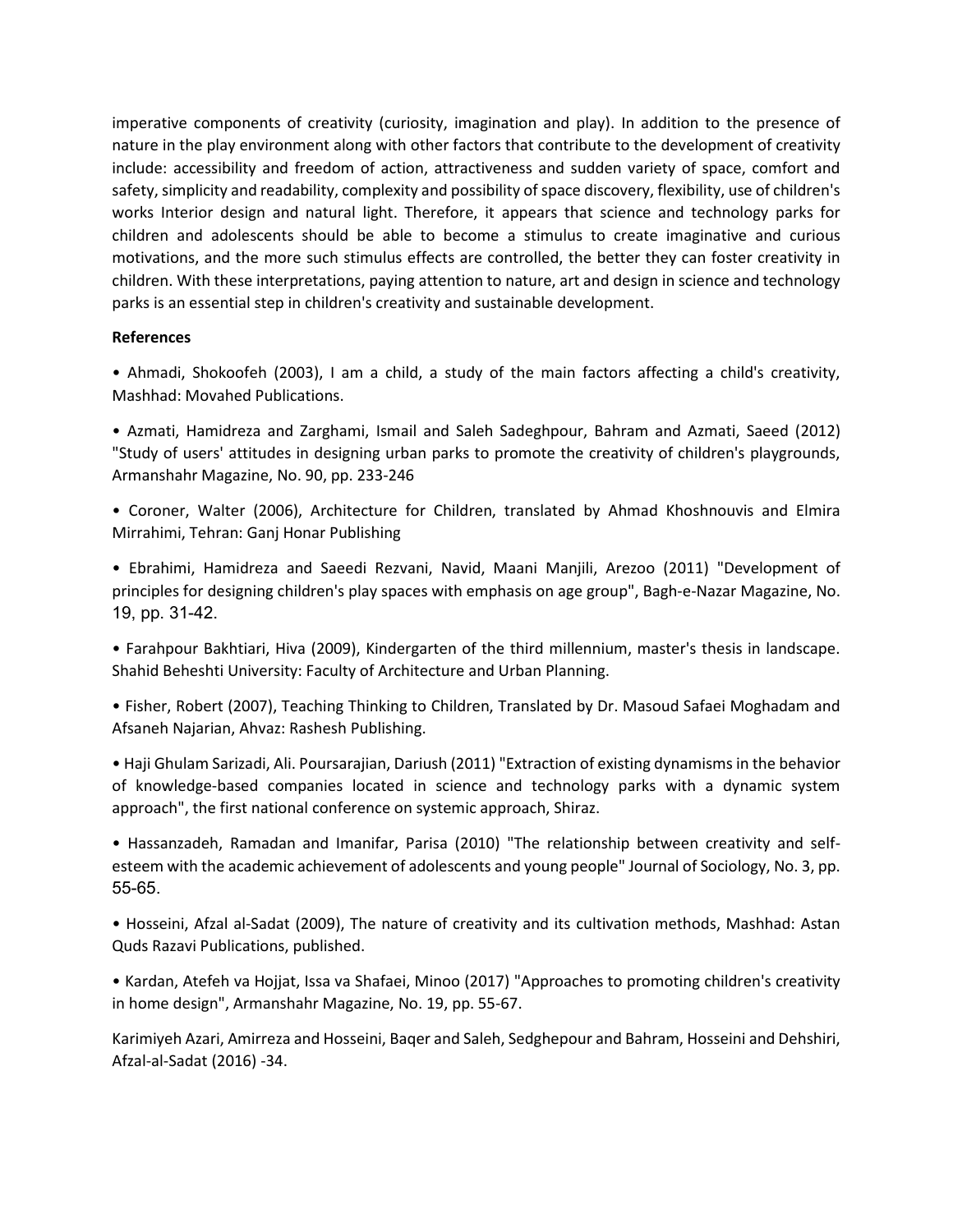• Izadpanah Jahromi, Aida (2004), Child, play and city, the process of principles and criteria for planning and designing children's play spaces. Tehran: Publications of the Municipalities Organization.

• Pourjafar, Mohammadreza Ansari, Mojtaba and Mahmoudi Nejad, Hadi and Alizadeh, Amin (2010) "Analytical study of how to motivate children's creativity in the design of spaces and urban areas with emphasis on the relationship between creativity and physical design of children's play spaces", Journal of Urban Management, No. 25 Pp. 63-82.

• Prosecutor, Parikh (2009) "Assessment of children's personality", Tehran, Roshd Publications.

• Sattari, Sepideh, Eghbali, Parviz (2014) "The role of environmental graphics in the educationalrecreational space of children's park", Book of the Month of Art, No. 189, pp. 38-45.

• Shaterian, Reza (2008), Design and Architecture of Educational Spaces, Tehran: Simaye Danesh Publications.

• Slogan, Ali Akbar (1374), Developmental Psychology, Tehran: Information.

• Tabaian, Maryam and Abbas Alizadeh, Sanaz, Vaklaei, Reza and Fayyaz, Rima (2016) "Study of the effect of nature on children's creativity", Armanshahr Magazine, No. 17, 91-102.

• Muzaffar, Farhang va Hosseini, Baqer and Bagheri, Mohammad and Azmati, Hamidreza (2007) "The role of open spaces in the growth and creativity of children", Bagh-e Nazar, pp. 59-59.

• Mahdi Nejad, Jamaluddin and Damavandi, Majid and Ebrahim, Sirous and Sabri, Reza and Abbaspour, Javaneh (2012) "The effect of natural play environments on the quality development of children's education", Journal of Education Technology, No. 4, pp. 297-304.

Zargar, Seyed Mohammad. Mahdiabadi, Amir, Shahabi, Ali (2001) "Analysis of the role of industryuniversity relationship in technology development with a systemic approach", Fourth National Conference on Technology Management, Tehran.

English resources:

• Bell, P. A., et al. (2001). Environmental Psychology. London: Lawrence Erlbaum Associates.

• Izadpanah Jahromi, A. (2004). Child, Play, City, Process and Criteria of Planning and Designing Play Areas for Children. Tehran: Publication of Organization of Municipalities press. 46-47.

• Narimani, M. (1991). Ways of Foster and Develop Creativity in Children. Journal of Psychology, 149: 44- 51.

• Pope, R. (2005) .Creativity: Theory, History, Practice.NewYork: Routledge Press. Planning, 71 (2-4), 147- 162.

• Pourjafar, M., Ansari, M., Hadi, M., Alizadeh, A. (2010). Analyze Study of Children's Creativity Incentives in Urban Spaces and Environment's Design With Emphasis on Bringing up Cohesions between Creativity and Physical Design of Urban Spaces. Journal of Urban Management, 25 (8), 63-82.

• Tabatabaian, M. (2004) .Test Construction for Assessment of Teachers'Attitudes toward Creativity. Iranian Psychiatry and Clinical Psychology Journal, 10 (1), 100-109.